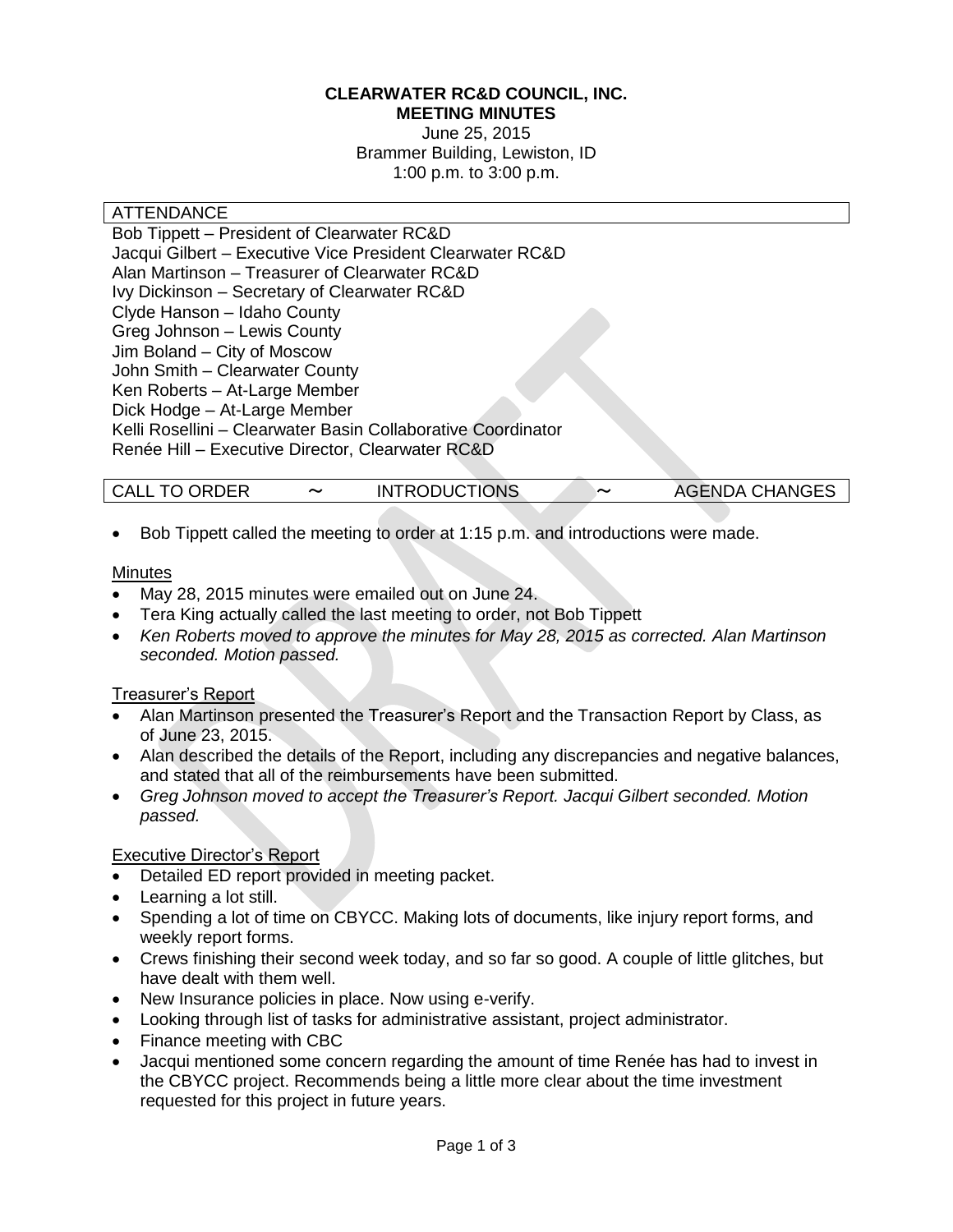#### Idaho Firewise - CRCD Agreement

- Renée provided the revised Idaho Firewise CRCD Agreement in packet.
- Talked about this last month, and tabled it until insurance policy decisions were made.
- Umbrella of General Liability Insurance will cover an IDFW intern, and IDFW will cover costs associated with the provision of workers compensation insurance by the council.
- *Jacqui Gilbert moved to accept the Idaho Firewise/CRCD agreement with the addition of a statement specifying that Idaho Firewise will cover additional costs associated providing workers compensation insurance to Idaho Firewise employees or interns. Ken Roberts seconded. Ivy Dickinson abstained. Motion passed.*

### USACE – CRCD (CBYCC) Contract

- Binding Part of Contract is provided in packet. Renée has full contract available for anyone who would like to view it.
- Contract will allow USACE to hire CBYCC Orofino crew to do work at Dworshak to do trail maintenance.
- *Greg Johnson moved to approve the USACE/CRCD Contract as presented. Alan Martinson seconded. Motion passed.*

### CBC (CFLRP Agreement mod 4) Agreement Modification

- This is modification 4 of the CFLRP agreement. It is adding a sum of \$114,048.00. Has been approved by CBC people, and prepared by US Forest Service.
- *Ivy Dickinson moved to approve the CBC CFLRP Agreement Modification as presented. Jacqui Gilbert seconded. Motion passed.*

## CBC (CBYCC PA mod 1) Agreement Modification

- This is the modification 1 of the CBYCC PA Agreement. It is adding a sum of \$39,000.
- Tera talked about this last month. Funding from the regional office to pay for a portion of the cost associated with the CBYCC crews. CBC people approved.
- *Greg Johnson moved to approve the CBYCC PA modification 1 as presented. Ken Roberts seconded. Motion passed.*

### BLM Agreement de-obligation of funds

- Renée is just providing an update about the community wildfire protection plan funding in a BLM agreement with the Cottonwood BLM office.
- There is approximately \$100,000 in the agreement, \$15,000 is being de-obligated.
- Kristen says more funding may be de-obligated next year. She would like to see the council propose ideas for spending some of this funding.
- Ivy will be submitting a proposal to use some of this funding to implement phase 2 of the IDFW project (using CBYCC crews) at McKays Bend next year. Ivy has already made Kristen aware that she will be doing this.
- Kristen would like to see counties also submit proposals for fuels, community assistance, fire reduction or mitigation.

### CBYCC Videographer Contract

- The videographer contract will be used to hire a videographer to document the CBYCC project. They are looking at ending up with a PBS type PSA designed to let people know about the project. It may possibly be used to solicit donations for the CBYCC in the future.
- Contract amount is \$6,975.00